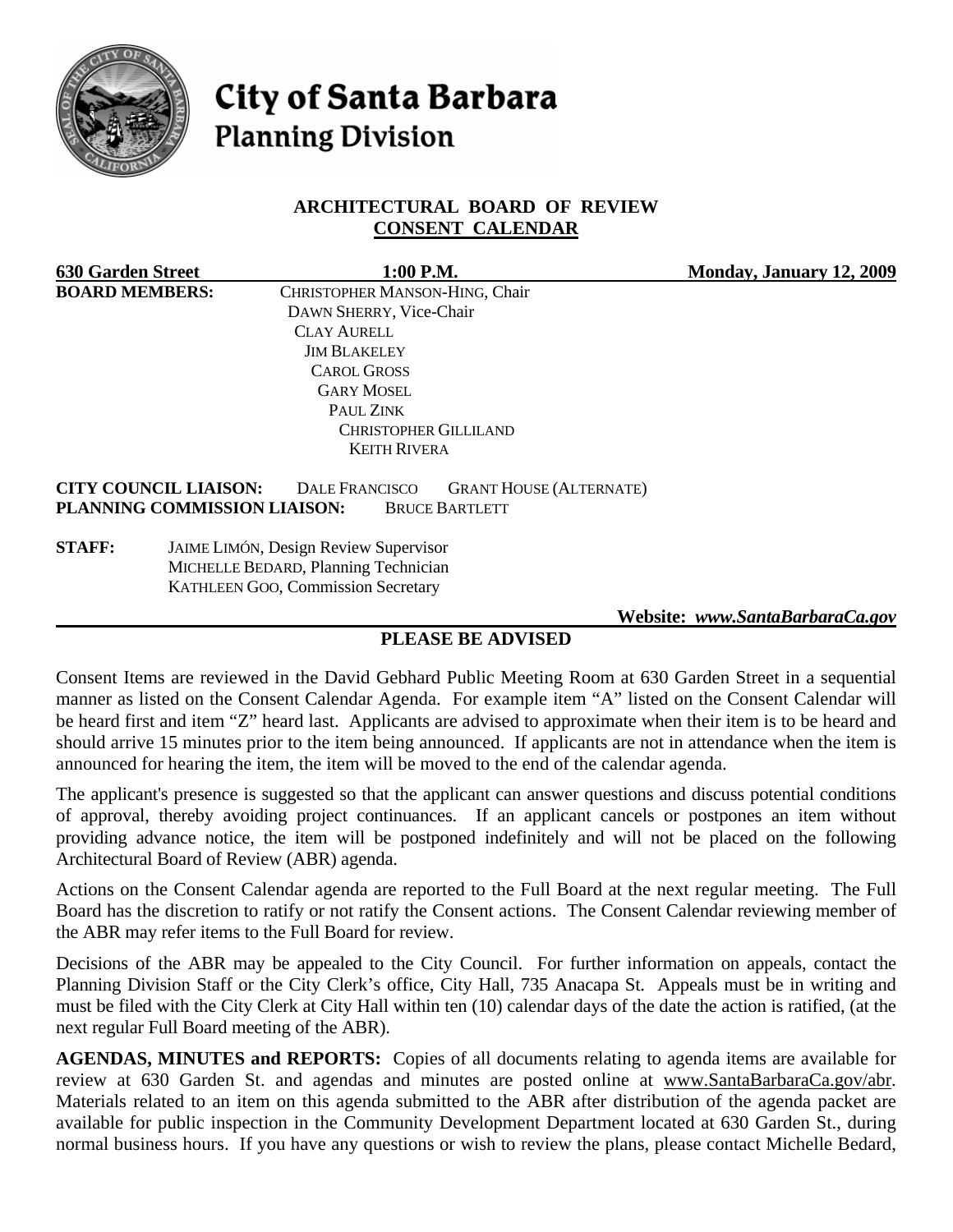at (805) 564-5470 between the hours of 8:30 a.m. to 4:00 p.m., Monday through Thursday, and every other Friday. Or by email at [mbedard@santabarbaraca.gov.](mailto:mbedard@santabarbaraca.gov) Please check our website under City Calendar to verify closure dates.

**AMERICANS WITH DISABILITIES ACT:** In compliance with the Americans with Disabilities Act, if you need special assistance to gain access to, comment at, or participate in this meeting, please contact the Planning Division at 805-564-5470. If possible, notification at least 48 hours prior to the meeting will enable the City to make reasonable arrangements in most cases.

**POSTING:** That on Thursday, January 8, 2009 at 4:00 p.m., this Agenda was duly posted on the indoor and outdoor bulletin boards at the Community Development Department, 630 Garden Street, and online at [www.SantaBarbaraCa.gov/abr](http://www.santabarbaraca.gov/abr).

**PUBLIC COMMENT:** Any member of the public may address the Architectural Board of Review Consent Representative for up to two minutes on any subject within their jurisdiction that is not scheduled for a public discussion before the Board on that day.

# **REVIEW AFTER FINAL**

## **A. 2108 LAS CANOAS RD A-1 Zone**

| Assessor's Parcel Number: 021-030-031 |                                   |
|---------------------------------------|-----------------------------------|
| <b>Application Number:</b>            | MST2005-00456                     |
| Owner:                                | Donald A. and Lorna Lea McGilvray |
| Architect:                            | <b>Scott Branch</b>               |
| Architect:                            | Burnell & Jewett                  |

(Proposal for a new 2,192 square foot one-story single-family dwelling and a 611 square foot detached garage with a second-floor 478 square foot artist studio on a 4.64 acre vacant lot in the Hillside Design District. The proposal includes 490 cubic yards of cut and 505 cubic yards of fill grading outside the main building footprint.)

**(Review After Final of minor changes to accessory building stairs and relocate Fire Department required turnaround.)** 

#### **REFERRED BY FULL BOARD**

#### **B. 1800 - 2300 CLIFF, LIGHTHOUSE, MEIGS, ETC**

| Assessor's Parcel Number:  | $035 - 142 - RW$              |
|----------------------------|-------------------------------|
| <b>Application Number:</b> | MST2007-00473                 |
| Owner:                     | City of Santa Barbara         |
| Applicant:                 | Lisa Arroyo, Project Engineer |

(Proposal to underground existing overhead utility lines along Cliff Drive between Salida Del Sol and Mesa Lane and portions of Lighthouse Road, Meigs Road, Camino Calma, and Flora Vista Drive. The project includes 20 new street lights on 27 foot, Type "A" poles, and installation of 3 new electric meter pedestals for connection of the new street lights.)

# **(Preliminary Approval granted on 6/16/08. Final Approval is requested.)**